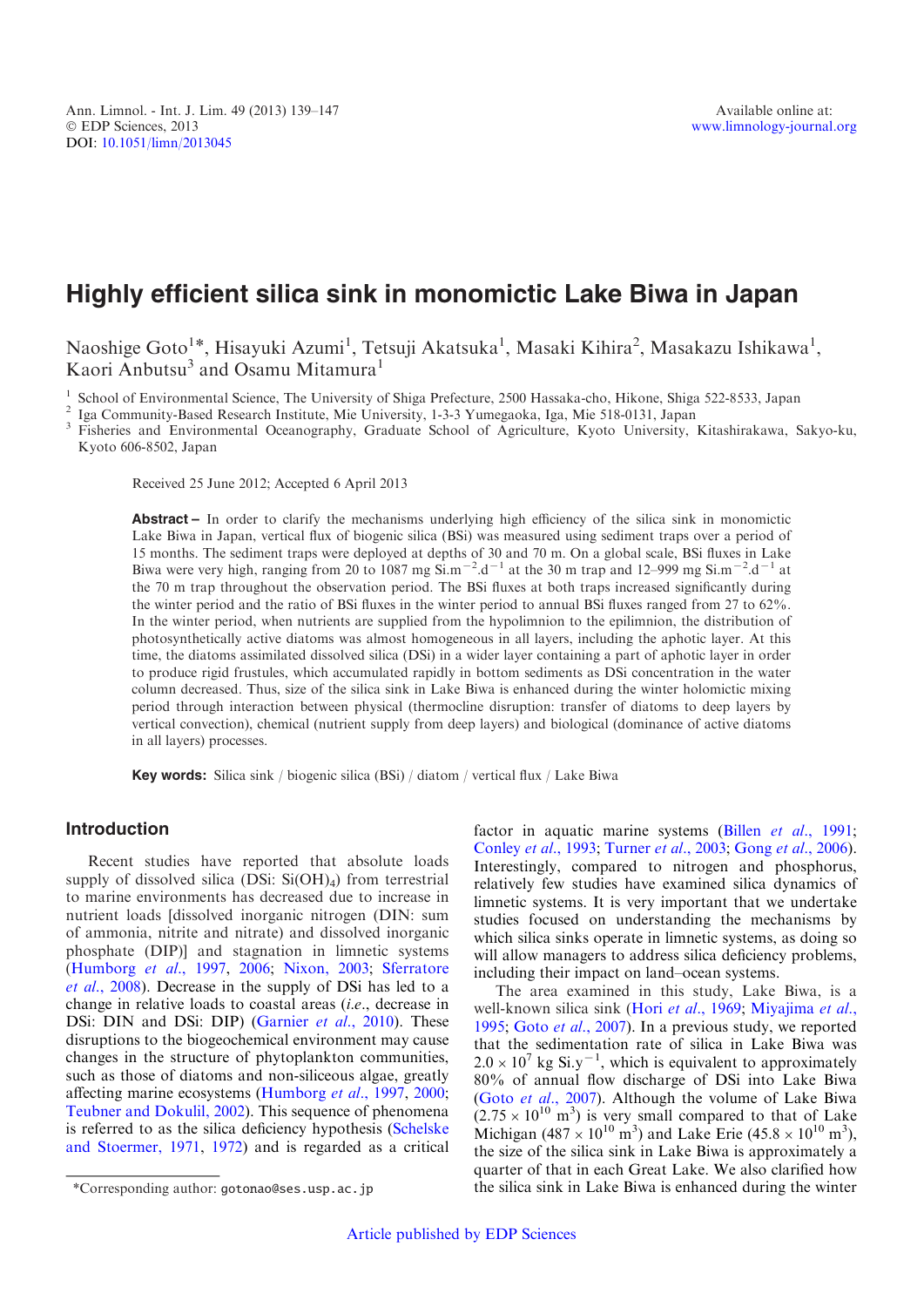period (December to February) as holomictic mixing transports nutrients, particularly DIP, from the deeper layers to the surface layers for assimilation of DSi by large centric diatoms and subsequent descent of their frustules to bottom sediments (Goto et al[., 2007\)](#page-7-0). However, in that study, while the size and mechanisms associated with the silica sink in Lake Biwa were estimated on the basis of seasonal variations in DSi concentrations in the lake and its watershed, downward flux of biogenic silica (BSi, diatom frustules) was not directly measured. As a consequence, seasonal variation in the amount of Si exported to the lake bottom through diatom sinking was not clearly defined or quantitatively characterized. Despite an increasing awareness of the importance of BSi dynamics in limnetic systems, relatively few studies have been conducted on vertical flux of BSi in freshwater lakes ([Schelske](#page-8-0) et al., 1984; [Bootsma](#page-7-0) et al., 2003; [Pilskaln, 2004;](#page-8-0) Müller *et al.*, 2005).

This study, therefore, examined the vertical flux of BSi and total particulate silica (TPSi) in the northern basin of monomictic Lake Biwa using cylindrical sediment traps over a period of 15 months. In addition, physicochemical and biological parameters (water temperature, concentrations of nutrients, particulate organic matter, chlorophyll a (Chl a) and potential maximum quantum yield  $[F_v/F_m]$ of phytoplankton) were also measured. These observations were then used for further clarification of detailed mechanisms associated with the silica sink in Lake Biwa.

# Materials and methods

#### Sampling

The vertical fluxes of particulate matters [BSi, TPSi and particulate organic carbon (POC), particulate organic nitrogen (PON) and particulate phosphorus (PP)] were measured using cylindrical sediment traps (three cups, mouth diam.: 70 mm and length: 640 mm). The sediment traps were deployed at Sta. T1 (30 and 70 m depth) in the northern basin of Lake Biwa (surface area:  $670 \text{ km}^2$ , mean water depth: 43 m, maximum depth: 104 m), Japan, for a period of 1–14 days a month from December 2004 to February 2006 (Fig. 1). During sampling, a 1-mm mesh was placed over the mouth of the trap to prevent large swimmers from entering the traps.

At the time of trap deployment, water column samples were collected along a vertical distribution (0–85 m: 15 layers) to measure DSi, other nutrients (DIN and DIP), Chl a, particulate matter (BSi, POC, PON and PP) and  $F_v/F_m$  of phytoplankton at Sta. T1 using a Van Dorn water sampler. Water temperature and underwater irradiance were measured using a CTD (ACL-220, Alec) fitted with a PAR sensor (Li-193, LiCor).

#### Analytical methods

After recovery of the traps, sediment trap samples for measurement of BSi and TPSi were immediately filtered



Fig. 1. Map of Lake Biwa in Japan showing the location of sampling Station T1 (solid circle).

through polycarbonate filters (pore size:  $0.6 \mu m$ , Nuclepore), which were then dried at  $60^{\circ}$ C for 48 h and stored in a desiccator at room temperature until analysis. To determine POC, PON and PP, the remaining samples were immediately filtered through glass fiber filters (GF/F, Whatman) that had been precombusted at  $420^{\circ}$ C before storing at  $-30$  °C in a deep freezer until chemical analysis. In addition, subsamples (1 Liter) were preserved in buffered formalin solution (final concentration 5%) to determine algal species composition.

BSi concentration was measured using the method of [DeMaster \(1981\)](#page-7-0) with slight modifications. Briefly, BSi concentration was determined based on difference in dissolution rates between BSi and lithogenic silica (LSi) in an alkaline solution (1%  $Na<sub>2</sub>CO<sub>3</sub>$ , 85 °C). DSi in the solution was measured using the molybdenum blue or yellow method of [Mullin and Riley \(1955\)](#page-8-0). The analytical precision of BSi, expressed as standard deviation, was  $0.5 \mu$ mol. $L^{-1}$ .

Filter sample for measurement of TPSi was digested by heating in an alkaline solution  $(0.5\% \text{ Na}_2\text{CO}_3)$ , and the solution was evaporated to dryness ([Fujinaga and Hori,](#page-7-0) [1982](#page-7-0); [Kawamura and Goto, 1994\)](#page-8-0). The dried residue was fused with a burner. After cooling, the dried residue was dissolved by heating in distilled water. The supernatant was neutralized by HCl and DSi in the supernatant was measured using the molybdenum blue or yellow method of [Mullin and Riley \(1955\)](#page-8-0).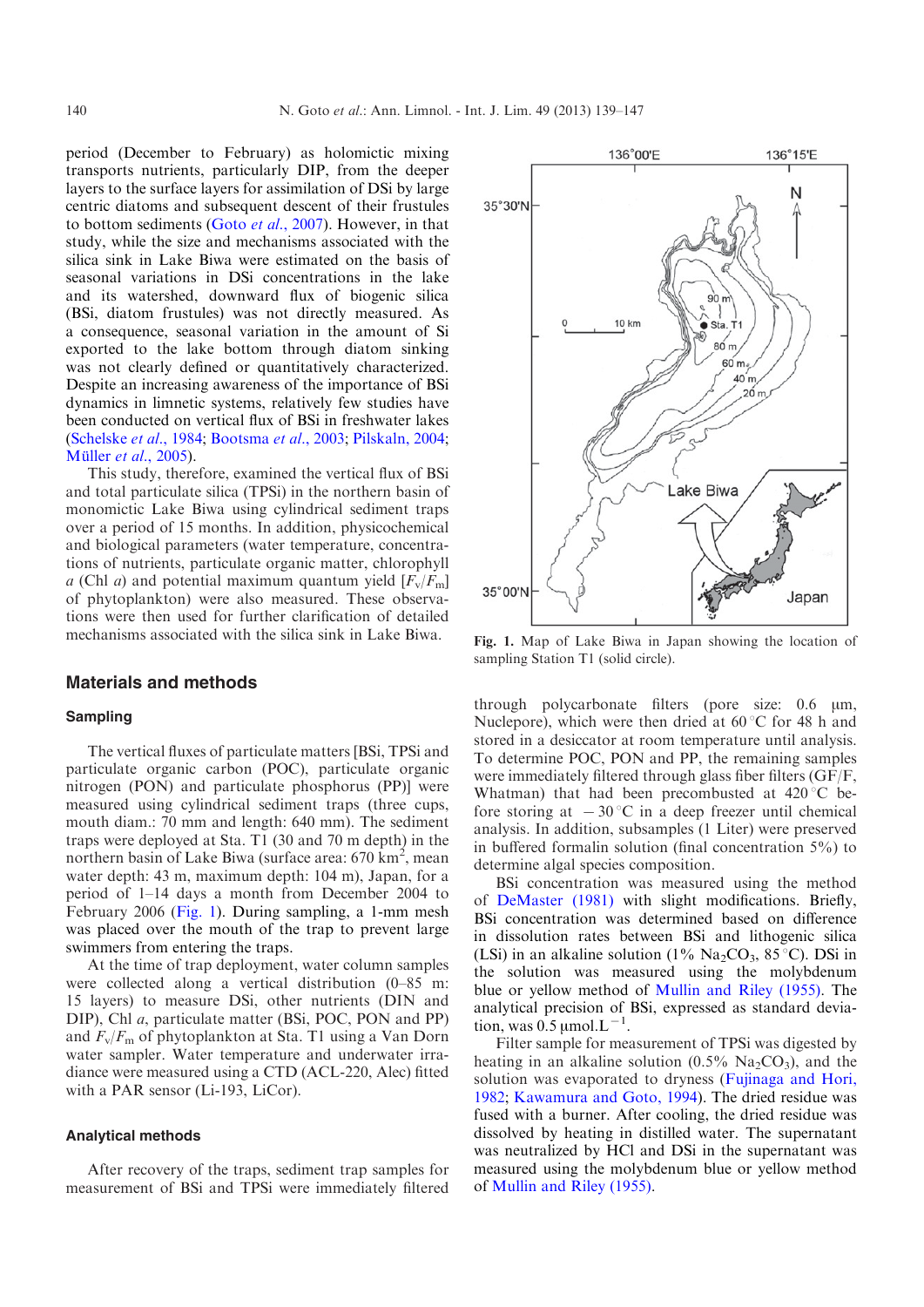

Fig. 2. Vertical distribution of water temperature at Station T1 in Lake Biwa from December 2004 to February 2006.

LSi concentrations were calculated by subtracting BSi concentration from TPSi concentration.

POC and PON were analysed with a CHN corder (MT-5, Yanaco). PP was determined by the method of [Menzel and Corwin \(1965\)](#page-8-0).

Water samples collected for chemical analysis of DSi were immediately filtered through polycarbonate filters (pore size: 0.6  $\mu$ m, Nuclepore). Water samples collected for chemical analysis of other nutrients and Chl a were immediately filtered through glass fiber filters (Whatman, GF/F) that had been precombusted at  $450^{\circ}$ C. Filtrates for determination of DSi and other nutrients were stored at  $4^{\circ}$ C and  $-30^{\circ}$ C, respectively, while filters for determination of Chl a were stored at  $-80^{\circ}$ C until chemical analysis in the laboratory. Water samples for determination of algal species composition were preserved in a buffered formalin solution (final concentration 5%).

DSi concentrations of water from the water column were analyzed spectrophotometrically using the molybdenum blue or yellow method of [Mullin and Riley \(1955\).](#page-8-0) Ammonia concentration was determined by the method of [Sagi \(1966\),](#page-8-0) nitrite concentration after [Bendschneider](#page-7-0) [and Robinson \(1952\)](#page-7-0) and phosphate concentration after [Murphy and Riley \(1962\).](#page-8-0) Nitrate was analyzed using an ion chromatographic analyzer (DX-120, Dionex). Chl *a* concentration was analyzed fluorometrically (10-AU, Turner Design) after extraction in 90% acetone and ultrasonication for 30 s [\(Holm-Hansen](#page-7-0) et al., 1965).

The parameter  $F_v/F_m$ , which is an indicator of maximum photochemical efficiency of PSII reaction centers in dark-adapted algal cells, was measured using a Water-PAM chlorophyll fluorometer (Heinz Walz GmbH) equipped with a Water-ED Emitter-Detector Unit (Heinz Walz GmbH). Samples were placed in a 15-mm diameter quartz cuvette after 20–30 min of darkadaptation [\(Schreiber](#page-8-0) et al., 1995).

## Results

#### Physicochemical and biological parameters in the water column

Lake Biwa was characterized as a monomictic lake based on its circulation period (February) and stratification period (April to November) (Fig. 2). While the water temperature during circulation period at Sta. T1 was almost uniform in all layers, three separate layers could be distinguished during the stratification period: epilimnion (0–20 m: 17.4  $\pm$  6.0 °C, mean  $\pm$  SD), thermocline and hypolimnion (30–87 m:  $8.3 \pm 0.6$  °C). Euphotic zone depth (depth of 1% relative irradiance) at Sta. T1 ranged from 15.2 m (November 2005) to 29.2 m (March 2005) throughout the study period.

The concentration of DSi at Sta. T1 varied from 5.1 to 78.6  $\mu$ mol.L<sup>-1</sup> (24.1 ± 13.5  $\mu$ mol.L<sup>-1</sup>) throughout the study period ([Fig. 3\)](#page-3-0). During the stratification period, DSi concentration in the epilimnion (range: 5.2–24.5  $\mu$ mol.L<sup>-1</sup>, 14.8 ± 6.1  $\mu$ mol.L<sup>-1</sup>) was markedly lower than that in hypolimnion (range: 23.7–78.6  $\mu$ mol.L<sup>-1</sup>,  $34.5 \pm 12.4$  µmol. $L^{-1}$ ), increasing gradually below the thermocline with an increase in water depth. Conversely, DSi concentration in the circulation period  $(22.9 \pm 0.7)$  $\mu$ mol. $L^{-1}$ ) was distributed almost uniformly in all layers. The standing stock of DSi in the water column (mol.m<sup>-2</sup>) at Sta. T1 varied from 1.77 to 2.68 mol.m<sup> $-2$ </sup> during the entire observation period, and the standing stock in the circulation period (February 2005 and 2006) tended to decrease markedly compared to the other months ([Fig. 3](#page-3-0)). The concentrations of DIN and DIP at Sta. T1 ranged from 0.4 to 26.4  $\mu$ mol.L<sup>-1</sup> (13.9 ± 5.7  $\mu$ mol.L<sup>-1</sup>) and from 0.01 to 0.30 µmol.L<sup>-1</sup> (0.05 ± 0.05 µmol.L<sup>-1</sup>) during the observation period, respectively. The mean DSi: DIP and DIN: DIP molar ratios were 872 (range: 128–5750) and 577 (range: 44–2850), respectively.

The molar ratio of BSi to PP (BSi: PP) at depths of 30 m and 70 m in the water column ranged from 5.2 to 74.9  $(30.3 \pm 21.2)$  and 8.8 to 36.4  $(21.4 \pm 8.2)$  throughout the observation period, respectively [\(Fig. 4\)](#page-3-0). The BSi: PP ratio exhibited a tendency to increase in the winter period and were almost equal at both depths during the circulation period (February 2005 and 2006). The molar ratio of PON: PP at depths of 30 and 70 m ranged from 7.8 to 31.3  $(20.6 \pm 5.2)$  and from 9.0 to 22.6 (16.1  $\pm$  3.7), respectively ([Fig. 4](#page-3-0)).

The concentration of Chl  $a$  at Sta. T1 ranged from 0.07 to 11.7  $\mu$ g chl  $a.L^{-1}$  during the observation period, with two marked peaks observed in the epilimnion in December 2004 and November 2005 ([Fig. 5](#page-4-0)A). During the circulation period, Chl  $a$  concentration remained approximately uniform in all layers (February 2005:  $1.87 \pm 0.11$  µg chl a.L<sup>-1</sup>, February 2006:  $1.87 \pm 0.22$  µg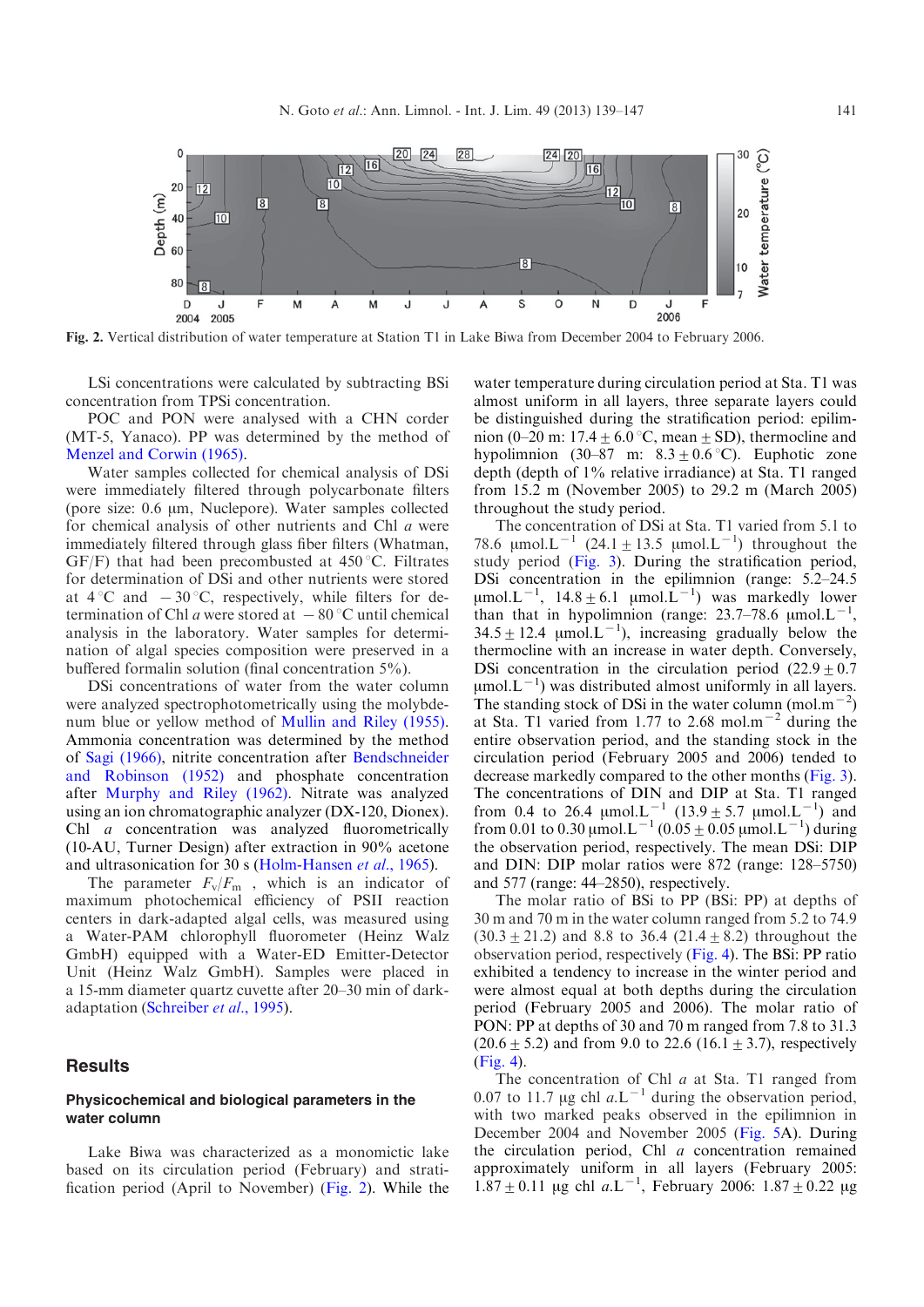<span id="page-3-0"></span>

Fig. 3. Vertical distribution of DSi concentration and the standing stock of DSi at Station T1 in Lake Biwa from December 2004 to February 2006.



Fig. 4. Molar ratio of BSi and PON to particulate phosphorus (PP) at depths of 30 m and 70 m in the water column at Station T1 in Lake Biwa from December 2004 to February 2006.

chl  $a.L^{-1}$ ). On the other hand, during the stratification period, Chl a concentration was relatively high in the epilimnion  $(4.16 \pm 2.26 \text{ µg chl } a.\text{L}^{-1})$ , decreasing markedly below the thermocline (hypolimnion:  $0.82 \pm 1.09$  µg chl  $a.L^{-1}$ ).

The  $F_v/F_m$  value at Sta. T1 ranged from 0.07 to 0.76 and exhibited a tendency to increase during the circulation period and decrease during the stratification period ([Fig. 5B](#page-4-0)). During the circulation period,  $F_v/F_m$  values were similar in all layers (February 2005:  $0.67 \pm 0.03$ ; February 2006:  $0.65 \pm 0.01$ ). However, during the stratification period,  $F_v/F_m$  values in the epilimnion ranged from 0.30 to 0.75 (0.62  $\pm$  0.08), and below the thermocline, these values decreased markedly with water depth. During the stratification period,  $F_v/F_m$  values in the hypolimnion ranged from 0.07 to 0.71 (0.41  $\pm$  0.19).

# Particle fluxes from sediment traps

BSi fluxes in traps at 30 and 70 m at Sta. T1 ranged from 20 to  $1087$  mg  $\text{Si.m}^{-2} \cdot \text{d}^{-1}$  (392  $\pm$  319 mg  $\text{Si.m}^{-2} \cdot \text{d}^{-1}$  and from 12 to 999 mg  $\text{Si.m}^{-2} \cdot \text{d}^{-1}$  $(313 \pm 319 \text{ mg } \sin^{-2} \text{.d}^{-1})$  throughout the observation period, respectively ([Fig. 6](#page-4-0)). BSi fluxes in the upper and lower traps showed a tendency to increase during the winter period, and to decrease in the summer stratification period. While the BSi fluxes in the upper trap were higher than those in the lower trap during the first winter period (December 2004 to February 2005), BSi fluxes in the upper trap were lower than those in the lower trap during the second winter period (December 2005 and February 2006). This may be attributed to an episodic lateral transport of resuspended sediment from a steep slope on the west side of the lake basin.

The ratio of BSi fluxes to TPSi fluxes in 30 and 70 m traps ranged from 12 to  $82\%$   $(56 \pm 21\%)$  and from 15 to 76% (50  $\pm$  17%), respectively [\(Fig. 7\)](#page-4-0). The BSi: TPSi flux in both traps showed a decreasing tendency in summer when thermal stratification develops and water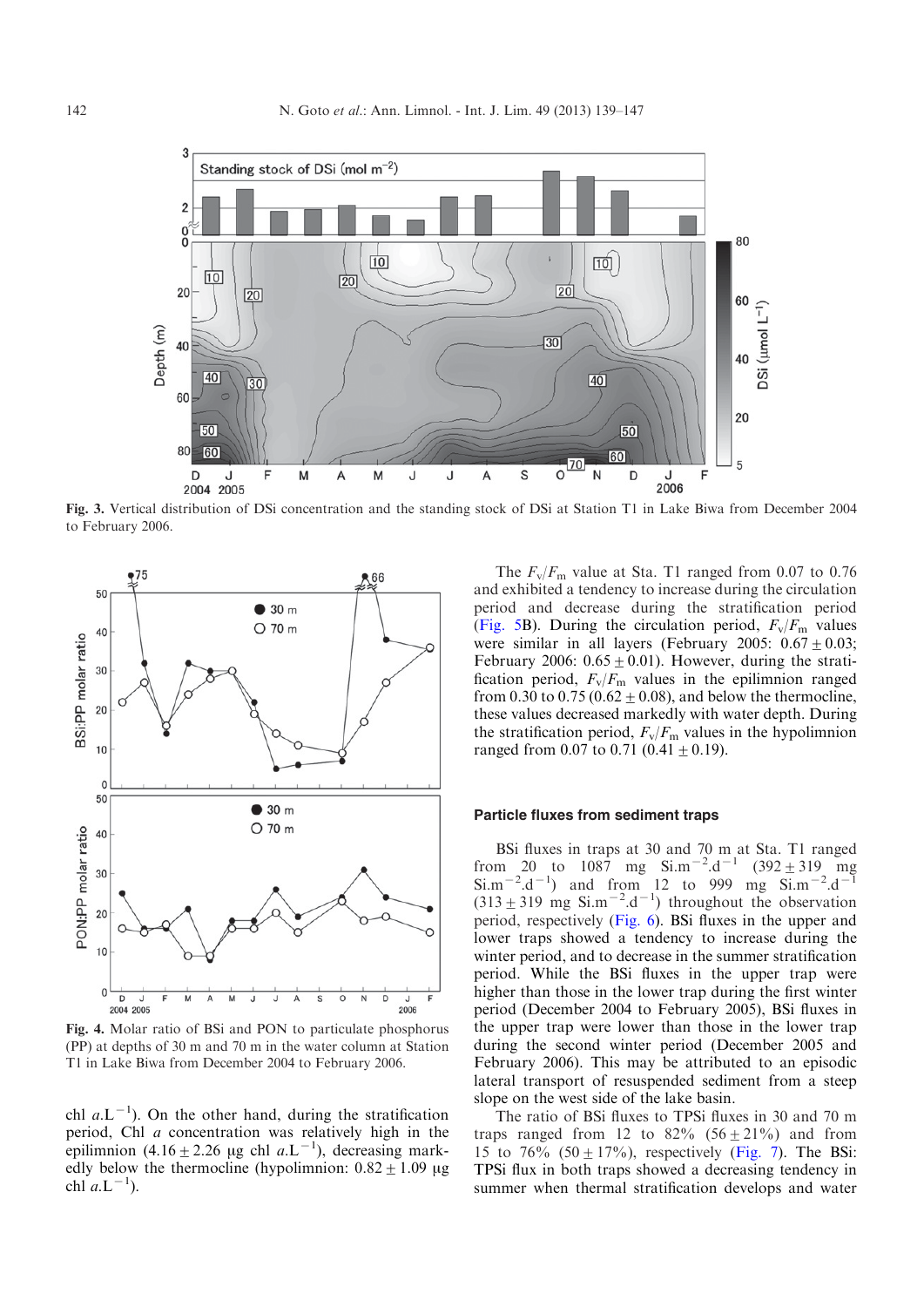<span id="page-4-0"></span>

Fig. 5. A: Vertical distribution of Chl a concentration at Station T1 in Lake Biwa from December 2004 to February 2006. B: Vertical distribution of potential maximum quantum yield  $(F_v/F_m)$  of phytoplankton at Station T1 in Lake Biwa from December 2004 to February 2006.



Fig. 6. BSi fluxes in upper trap (30 m) and lower trap (70 m) at Station T1 in Lake Biwa from December 2004 to February 2006.

temperature increases, i.e., the ratio of LSi fluxes to TPSi fluxes decreased in the winter period and increased in the summer period.

POC fluxes in traps at 30 m and 70 m at Sta. T1 ranged from 158 to 645 mg C.m<sup>-2</sup>.d<sup>-1</sup> (337  $\pm$  153 mg  $C.m^{-2}.d^{-1}$ ) and from 95.2 to 811.5 mg  $C.m^{-1}.d^{-1}$  $(294 \pm 183 \text{ mg } \text{C.m}^{-2} \text{.d}^{-1})$ , respectively. The patterns of



Fig. 7. Ratios of BSi and LSi fluxes to TPSi fluxes in the upper (30 m) and lower traps (70 m) at Station T1 in Lake Biwa from December 2004 to February 2006.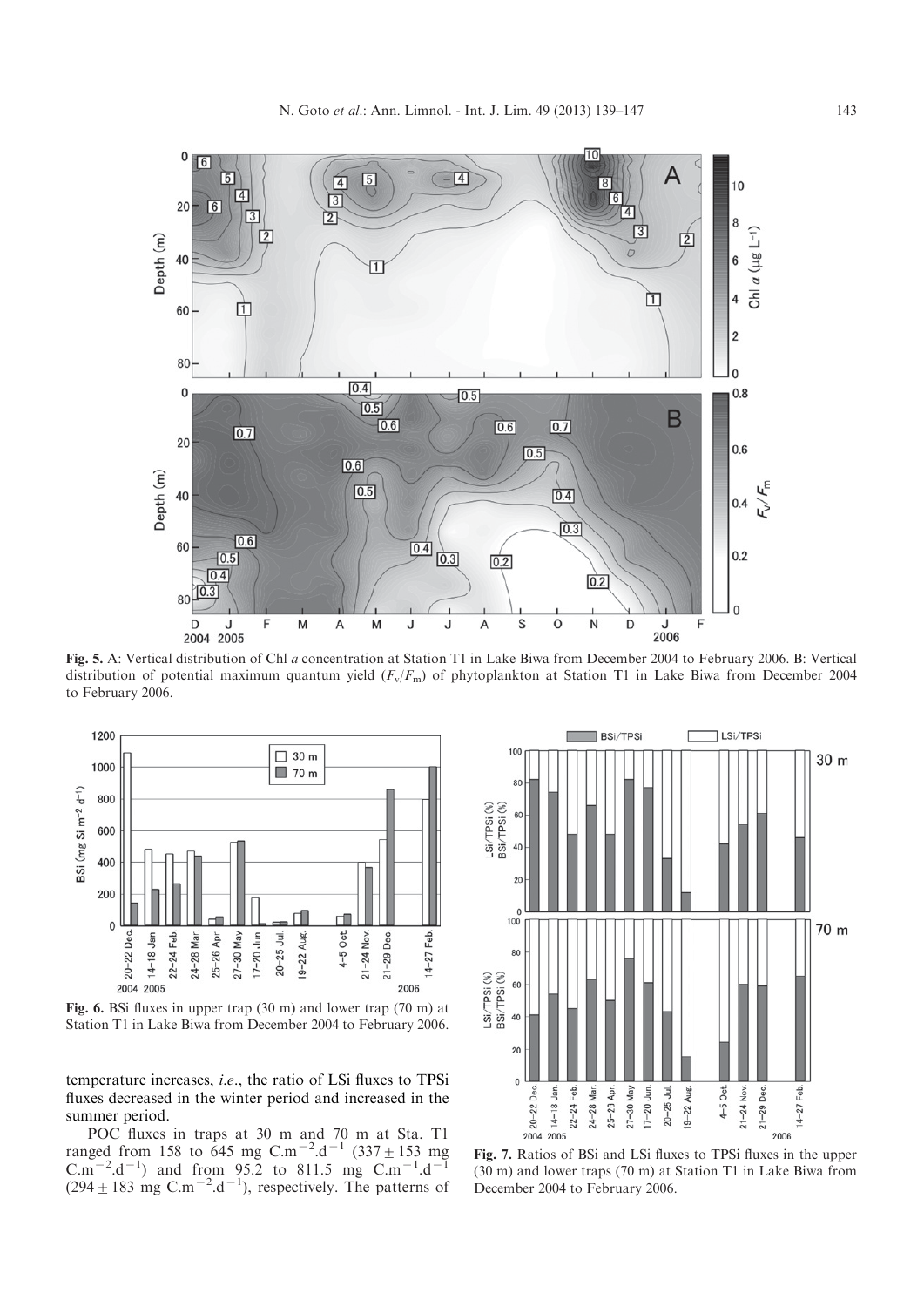|                                | Lake surface and              |                | BSi sediment trap fluxes |                                |
|--------------------------------|-------------------------------|----------------|--------------------------|--------------------------------|
| <b>Site</b>                    | maximum depth                 | Trap depth (m) | $(mg Si.m^{-2}.d^{-1})$  | Reference                      |
| Lake Malawi, East Africa       | $29600 \text{ km}^2$ , 706 m  | 100            | Annual mean 75.6         | (Bootsma <i>et al.</i> , 2003) |
|                                |                               | 140            | Annual mean 103.6        |                                |
|                                |                               | 180            | Annual mean 137.2        |                                |
| Lake Malawi, East Africa       | $29600 \text{ km}^2$ , 706 m  | $300 - 350$    | < 94.7                   | (Pilskan, 2004)                |
| Trout Lake, Wisconsin USA      | $2.68 \text{ km}^2$ , 35.7 m  | 25             | ca. $50-270$             | (Poister and Armstrong, 2003)  |
| Lake Lagano, Switzerland/Italy | $27.5 \text{ km}^2$ , 288 m   | 30             | Mean 99.2 (20.8–620.6)   | (Hofmann $et$ al., 2002)       |
| Lake Michigan, USA             | 58 016 $km^2$ , 281 m         | 35             | Mean 166                 | (Schelske et al., 1984)        |
| Lake Baikal, Russia            | $31500 \text{ km}^2$ , 1637 m | $200 - 255$    | Annual mean 174          | (Müller <i>et al.</i> , 2005)  |
| Lake Biwa, Japan               | $670 \text{ km}^2$ , 104 m    | 30             | Mean 392 (20–087)        | This study                     |
|                                |                               | 70             | Mean 313 (12–99)         |                                |

<span id="page-5-0"></span>Table 1. BSi fluxes estimated using sediment traps in freshwater Lakes.

seasonal variation for PON fluxes (30 m:  $37.5 \pm 14.4$  mg  $N.m^{-2}.d^{-1}$ , 70 m: 31.7  $\pm$  18.2 mg  $N.m^{-2}.d^{-1}$ ) and PP fluxes (30 m:  $3.90 \pm 2.12$  mg P.m<sup>-2</sup>.d<sup>-1</sup>, 70 m:  $3.68 \pm 2.25$ mg  $P.m^{-2}.d^{-1}$ ) were almost identical to those obtained for the POC flux.

The molar ratio of BSi to PP (BSi: PP) at depths of 30 and 70 m in trap material ranged from 11.1 to 185.6  $(100.8 \pm 62.1)$  and 10.6 to 232.7 (88.1  $\pm$  74.1) throughout the observation period, respectively. The molar ratio of PON: PP in trap material at depths of 30 and 70 m ranged from 13.4 to 73.4 (25.6  $\pm$  15.4) and from 10.7 to 48.9  $(21.1 + 9.4)$ , respectively. The BSi: PP ratios in trap material were significantly higher than those in the water column throughout the observation period, while the PON: PP ratio in trap material were close to those in the water column.

Dominant algal groups in the sediment traps (30 and 70 m) throughout the sampling period were diatoms (Asterionella, Aulacoseira, Fragilaria and Stephanodiscus) and chlorophytes (Closterium, Coelastrum and Staurastrum).

# **Discussion**

#### Seasonal variation in BSi fluxes

In this study, BSi fluxes ranged from 20 to 1087 mg Si.m<sup> $-2$ </sup>.d<sup> $-1$ </sup> (392  $\pm$  319) at 30 m and from 12 to 999 mg Si.m<sup> $-2$ </sup>.d<sup> $-1$ </sup> (313  $\pm$  319) at 70 m in the northern basin of Lake Biwa [\(Fig. 6](#page-4-0)). These BSi fluxes are higher than those observed in other freshwater lakes of the world (Table 1). The annual basin-wide BSi flux in the northern basin of Lake Biwa was approximated using the annual BSi flux data collected from the 30 m trap (116 g  $\text{Si.m}^{-2}$ .y<sup>-1</sup>) and the total area of the lake areas deeper than 30 m in the northern basin (393  $\text{km}^2$ ). Consequently, the basin-wide BSi flux becomes  $4.6 \times 10^7$  kg Si.y<sup>-1</sup>  $(1.6 \times 10^{9} \text{ mol Si.y}^{-1})$ , which is equivalent to approximately twice the annual inflow from the rivers flowing into Lake Biwa  $(2.5 \times 10^7 \text{ kg Si.y}^{-1}, 0.89 \times 10^9 \text{ mol Si.y}^{-1})$ (Goto et al[., 2007](#page-7-0)). In the previous study, we reported that the sedimentation rate (which corresponded to permanent



Fig. 8. Export ratio of BSi from the surface layer (0–30 m) in the northern basin of Lake Biwa from December 2004 to February 2006.

burial rate) of silica in Lake Biwa was  $2.0 \times 10^7$  kg Si.y<sup>-1</sup> (Goto et al[., 2007\)](#page-7-0). These results mean that a significant proportion of BSi that settled on the lake bottom is decomposed quickly and then the regenerated DSi is reutilized by diatoms. These findings indicate that an internal cycling of silica occurs intensively in Lake Biwa.

BSi fluxes in both of the traps in the northern basin of Lake Biwa showed a tendency to increase during winter period [\(Fig. 6\)](#page-4-0); the ratio of winter BSi flux to annual BSi flux was 53% (December 2004 to February 2005) and 52% (December 2005 to February 2006) in the 30 m trap, and 27% (December 2004 to February 2005) and 62% (December 2005 to February 2006) at 70 m trap, respectively. In addition, the BSi flux: TPSi flux ratios at both traps, particularly the 30 m trap, were high throughout the winter period ([Fig. 7](#page-4-0)). Azumi et al[. \(2009\)](#page-7-0) reported that the rate of DSi regeneration from sediments in the hypolimnion (water depth  $> 30$  m) of Lake Biwa is almost constant throughout the year because the water temperature in the hypolimnion of Lake Biwa does not vary markedly throughout the year  $(8.3 \pm 1.0 \degree C)$ . The findings of this study indicate that the silica pump in Lake Biwa is particularly efficient during winter, with the size of the silica sink increasing during the circulation period (Goto et al[., 2007](#page-7-0)).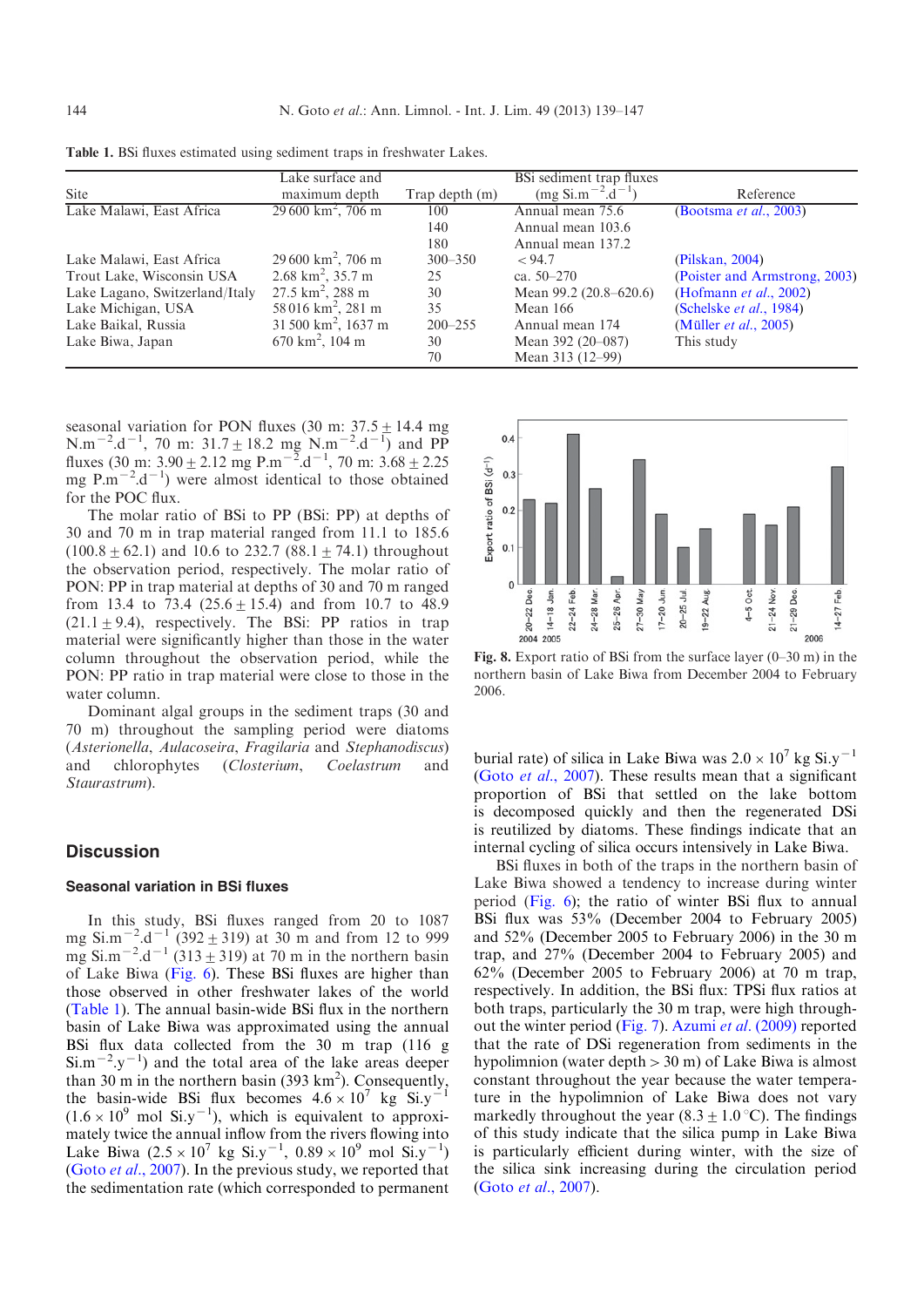<span id="page-6-0"></span>

Fig. 9. Conceptual diagrams of Si dynamics in the periods of stratification and winter circulation in Lake Biwa.

In order to explain that the largest sediment flux of BSi occurs during winter, BSi production rate in Lake Biwa was roughly estimated as follows:

BSi production rate (mg  $\sin^{-2}$ .d<sup>-1</sup>) = primary production rate (mg C.m<sup>-2</sup>.d<sup>-1</sup>) × Si/C ratio,

where primary production rate is 385 mg C.m<sup> $-2$ </sup>.d<sup> $-1$ </sup> (unpublished date: mean value from December 2006 to February 2007 at Sta. T1), assuming that all primary production was carried out by diatoms. Si/C weight ratio is 1.84 (molar ratio: 0.79) from 12 freshwater species collected from natural waters ([Sicko-Goad](#page-8-0) et al., 1984). As a result, BSi production rate becomes 708 mg  $\sin^{-2}$ .d<sup>-1</sup> and this estimate can account nearly for the BSi flux during winter. Saxton et al[. \(2012\)](#page-8-0) reported that Si/C fixation ratios of diatoms in Lake Erie were significantly higher in winter and thus this diatom-dominated winter community disposed to higher sinking rates.

# Silica sink characteristics during winter circulation period

In this study, export ratio from the surface layer can be estimated by the quotient (BSi flux at 30 m trap: mg  $\sin^{-2}$ .d<sup>-1</sup>)/(standing stock of BSi in water column of 0–30 m depth: mg  $\sin^{-2}$ ). Except for May 2005, there were two peaks in the export ratio during the circulation period (February 2005 and 2006) ([Fig. 8\)](#page-5-0). During this period of low water temperature, centric diatoms, such as

Aulacoseira, Fragilaria and Stephanodiscus, become do-minant in Lake Biwa [\(Kawabata, 1987](#page-8-0); Goto et al[., 2008](#page-7-0)). In addition, we also observed that dominant algal groups in the sediment traps at 30 and 70 m were diatoms (Asterionella, Aulacoseira, Fragilaria and Stephanodiscus) during the circulation period. These high specific-gravity diatoms sink rapidly to the bottom of Lake Biwa in the event of a disruption in the thermocline, i.e. a marked transfer of diatoms to the deep layer occurs by vertical convection (density current) in the circulation period. More than 97% of diatom frustules (cell numbers) that accumulate in the surface sediment layer (0–6 m) of northern basin of Lake Biwa are comprised of two groups of centric diatoms, Aulacoseira spp. and Stephanodiscus spp. ([Negoro, 1960,](#page-8-0) [1967\)](#page-8-0). Similarly, we observed large quantities of frustules from these two groups of diatom genera in the sediments of the lake bottom. It therefore appears that BSi flux in Lake Biwa increases during the winter period when DSi and other nutrients move from the hypolimnion to the epilimnion, because these relatively heavy diatoms settle quickly in the hypolimnion where the water temperature is lower  $(7-8 \degree C)$  before undergoing biological and physicochemical degradation in the epilim-nion ([Horne and Goldman, 1994;](#page-8-0) Ryves et al[., 2003\)](#page-8-0).

In the past decade, there have been several reports stressing the importance of inputs of BSi derived from terrestrial plants (phytoliths) ([Conley, 2002](#page-7-0); [Bootsma](#page-7-0) et al[., 2003](#page-7-0)). Phytoliths may affect the silica cycle in Lake Biwa, because approximately 70% of the catchment basin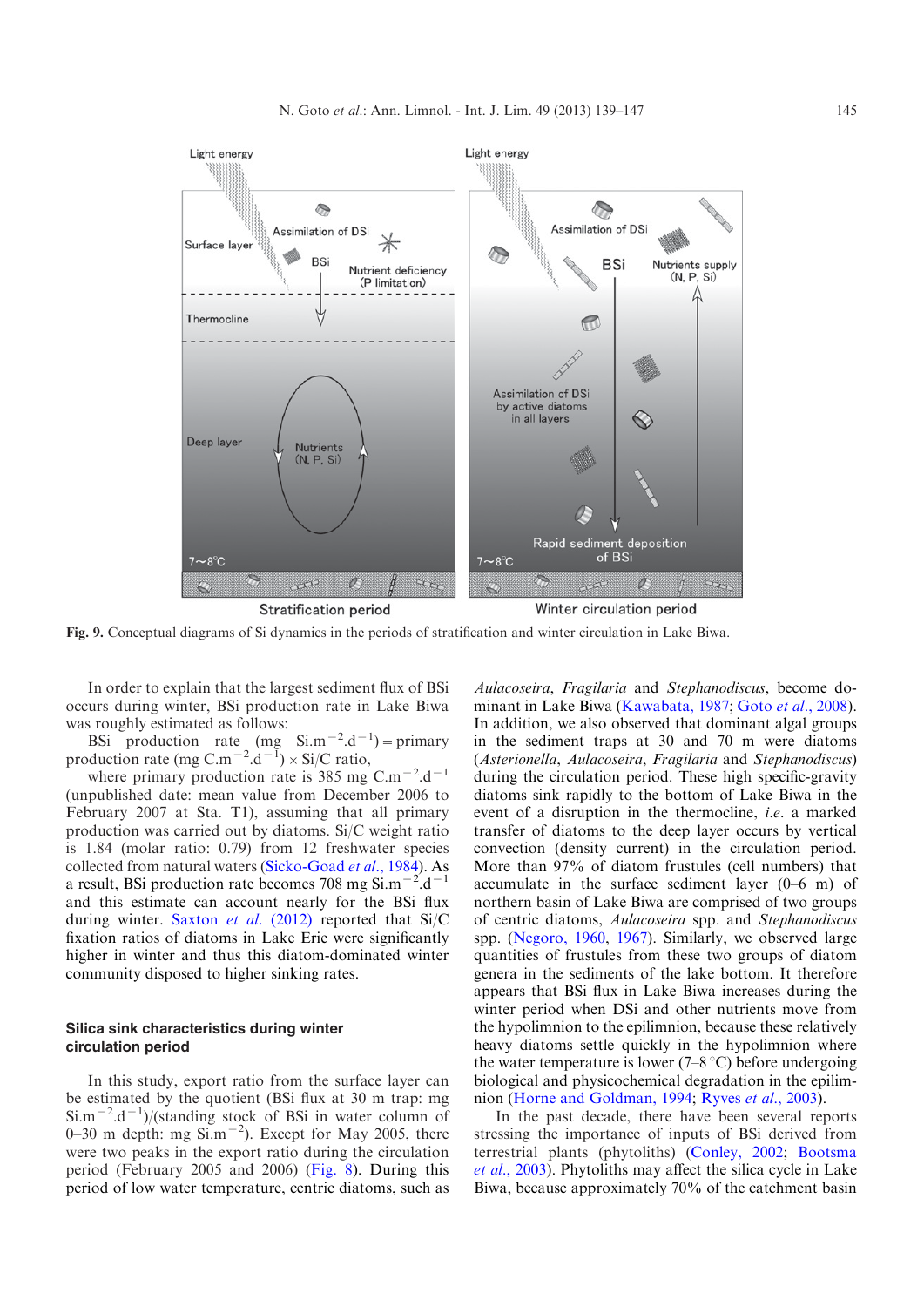<span id="page-7-0"></span> $(3174 \text{ km}^2)$  of Lake Biwa is forest area. However, in this study, pelagic diatom frustules (including some benthic diatoms in the littoral zone) were overwhelmingly observed in trap and sediment samples, therefore it is assumed that phytoliths contribute little to BSi flux in Lake Biwa.

Although the growth of phytoplankton in Lake Biwa is generally limited by phosphorus, this limitation is alleviated during the winter period by an increase in nutrient supply from deeper layers, resulting in potential photosynthetic competence of phytoplankton tending to increase at this time of year [\(Tezuka, 1984](#page-8-0); Goto et al., 2008). Similarly, in this study, relatively high  $F_v/F_m$  values of phytoplankton were distributed approximately uniformly in all layers during the mixing period [\(Fig. 5B](#page-4-0)). In addition, Chl *a* concentrations in all layers at this time were also approximately uniform ([Fig. 5A](#page-4-0)). Taken together, these results indicate that active diatoms also sink rapidly into the hypolimnion and that metabolically active diatoms are observed in all water layers during winter. This finding is supported by the fact that the molar ratios of BSi to PP in the water column at 30 and 70 m were almost equal during the circulation period in February 2005 and 2006 ([Fig. 4](#page-3-0)). Silicon metabolism and photosynthesis are not directly coupled in diatoms, and DSi uptake by diatoms increases slightly in the dark ([Ragueneau](#page-8-0) et al., 2000; [Wetzel, 2001](#page-8-0)). Indeed, it may be presumed that diatoms in a wider layer containing a part of aphotic zone take up DSi in the circulation period, which means that this DSi uptake and subsequent silicification processes occur in a wider layer.

It can therefore be concluded that BSi flux in Lake Biwa is very high compared to other lakes around the world and that this flux increases markedly during the winter period. Consequently, the ratio of BSi flux in winter period to annual BSi flux ranges between 27 and 62%. The reason for increase in the size of the silica sink during winter period is outlined in [Figure 9](#page-6-0). Briefly, increase in nutrient supply from the deeper layers to the surface layers during the winter period contributed to the growth and multiplication of diatoms in the surface layer. Shortly thereafter, active diatoms were distributed almost uniformly in all layers by the action of vertical convection and/or sedimentation of diatoms. These diatoms transform the DSi into BSi in a wider layer containing a part of aphotic layer and their rigid and heavy frustules accumulate rapidly in bottom sediments where they are less susceptible to dissolution due to low water temperatures in the hypolimnion (7 – 8 °C) throughout the year. Lake Biwa in Japan is thus a very large silica sink because of the phenomena associated with the winter period described above.

Acknowledgements. We are grateful to Captain Bun-ichiro Kaigai of RV Hassaka, the University of Shiga Prefecture, for his generous assistance during sample collection. Thanks are also due to the staff of the Limnological Laboratory, USP, for their contributions to water sampling and chemical analysis.

### **References**

- Azumi H., Goto N. and Mitamura O., 2009. Regeneration of silicic acid from sediment in Lake Biwa, Japan. Verh. Int. Verein. Limnol., 30, 1041–1045.
- Bendschneider K. and Robinson R.J., 1952. A new spectrophotometric method for the determination of nitrite in sea water. J. Mar. Res., 11, 87–96.
- Billen G., Lancelot C. and Meybeck M., 1991. N, P, and Si retention along the aquatic continuum from land to ocean. In: Matoura R.F.C., Martin J.M. and Wollast R. (eds.), Ocean Margin Processes in Global Change, Wiley and Sons, Chichester, 19–44.
- Bootsma H.A., Hecky R.E., Johnson T.C., Kling H.J. and Mwita J., 2003. Inputs, outputs, and internal cycling of silica in a large, tropical lake. J. Great. Lakes. Res., 29, 121–138.
- Conley D.J., 2002. Terrestrial ecosystems and the global biogeochemical silica cycle. Global Biogeochem. Cy., 16, 68-1–68-8.
- Conley D.J., Schelske C.L. and Stoermer E.F., 1993. Modification of the biogeochemical cycle of silica with eutrophication. Mar. Ecol. Progr. Ser., 101, 179–192.
- DeMaster D.J., 1981. The supply and accumulation of silica in the marine environment. Geochim. Cosmochim. Acta, 45, 1715–1732.
- Fujinaga T. and Hori T., 1982. Analytical methods of lake water. In: Environmental Chemistry on Lake Biwa, Japan Society for the Promotion and Science, Tokyo, 113–131 (in Japanese).
- Garnier J., Beusen A., Thieu V., Billen G. and Bouwman L., 2010. N:P:Si nutrient export ratios and ecological consequences in coastal seas evaluated by the ICEP approach. Global Biogeochem. Cy., 24, BG0A05.
- Gong G.C., Chang J., Chiang K.P., Hsiung T.M., Hung C.C., Duan S.W. and Codispoti L.A., 2006. Reduction of primary production and changing of nutrient ratio in the East China Sea: effect of the three Gorges dam? Geophys. Res. Lett., 33, L07610.
- Goto N., Iwata T., Akatsuka T., Ishikawa M., Kihira M., Azumi H., Anbutsu K. and Mitamura O., 2007. Environmental factors which influence the sink of silica in the limnetic system of the large monomictic Lake Biwa and its watershed in Japan. Biogeochemistry, 84, 285–295.
- Goto N., Kihira M. and Ishida N., 2008. Seasonal distribution of photosynthetically active phytoplankton using pulse amplitude modulated (PAM) fluorometry in the large monomictic Lake Biwa, Japan. J. Plankton. Res., 30, 1169–1177.
- Hofmann A., Roussy D. and Filella M., 2002. Dissolved silica budget in the North basin of Lake Lugano. Chem. Geol., 182, 35–55.
- Holm-Hansen O., Lorenzen C.J., Holmes R.W. and Strickland J.D.H., 1965. Fluorometric determination of chlorophyll. J. Cons. Cons. Int. Explor. Mer., 30, 3–15.
- Homborg C., Pastuszak M., Aigars J., Siegmund H., Mörth C.-M. and Ittekkot V., 2006. Decreased silica land-sea fluxes through damming in the Baltic Sea catchment – Significance of particle trapping and hydrological alterations. Biogeochemistry, 77, 265–281.
- Hori T., Itasaka O. and Mitamura O., 1969. The removal of dissolved silica from freshwater in the Lake Biwa-ko. Mem.